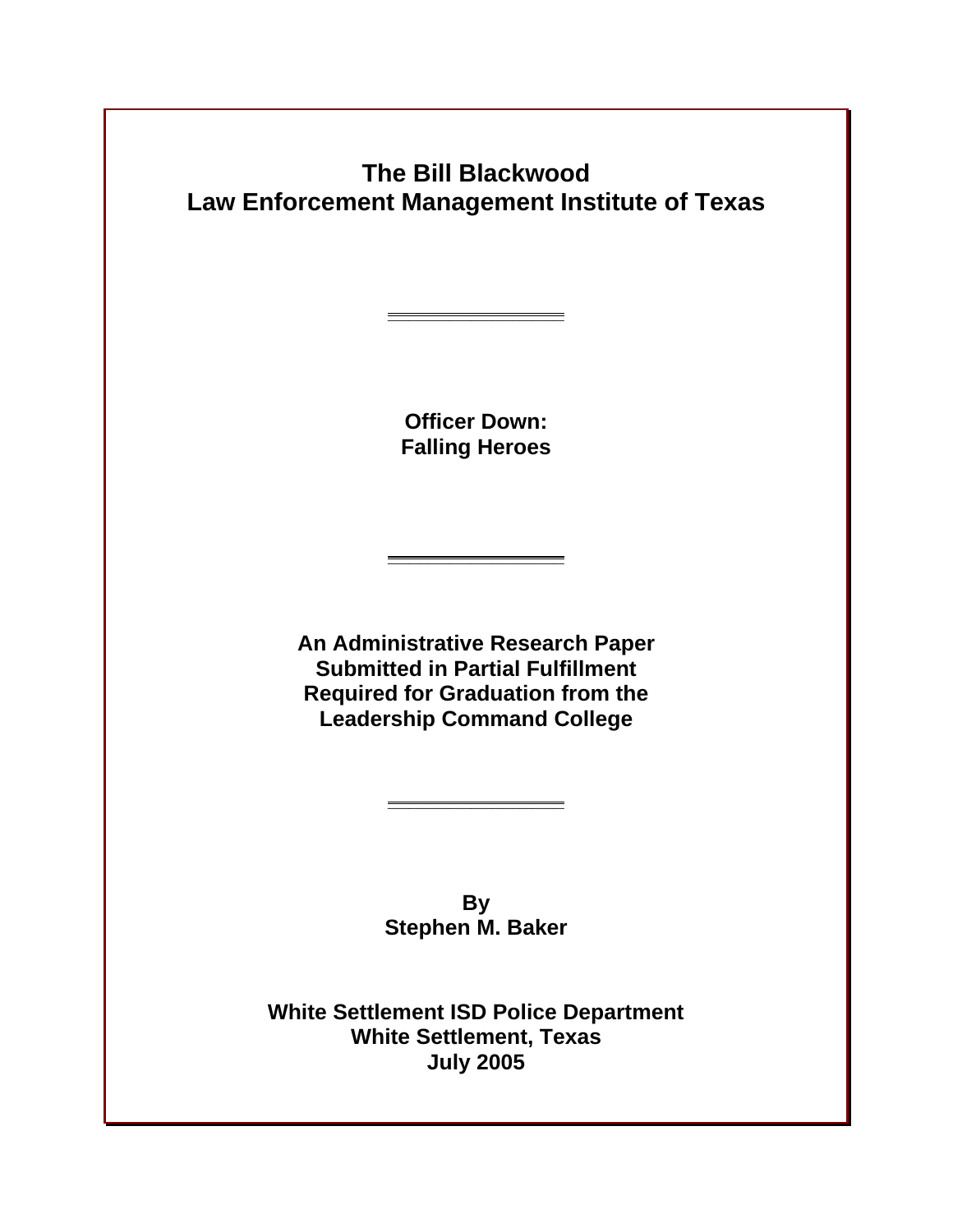#### **ABSTRACT**

In the past several years, there are many areas of concern about working the streets of Texas. The state of Texas has lost numerous officers to violence on the streets due to improper body armor, out dated body armor, or not wearing body armor.

 The purpose of the research is to study the effectiveness of body armor and how it assists officers on the streets and save lives. The research will address the benefits of wearing protective body armor compared to the possible down falls of not wearing protective body armor.

The researcher has collected data from within the state of Texas as well as research from across the United State to find the best possible studies that can be accumulated to obtain a general understanding of what today's law enforcement officers have in the way of body armor. Additionally, studies are examined to identify what it takes to stay ahead of the latest ways of trying to murder police officers.

This research has found that the state of Texas is a top leader in the nation for officer fatalities and that most of the departments throughout Texas are buying the officers' body armor. Research has also shown that older and out-dated body armor is handed down from larger departments to smaller departments due to budgets restraints.

This study proposes that officers, city and county administrators, and state lawmakers can benefit from the research and asserts that a small amount of money spent on body armor for officers can insure their safety.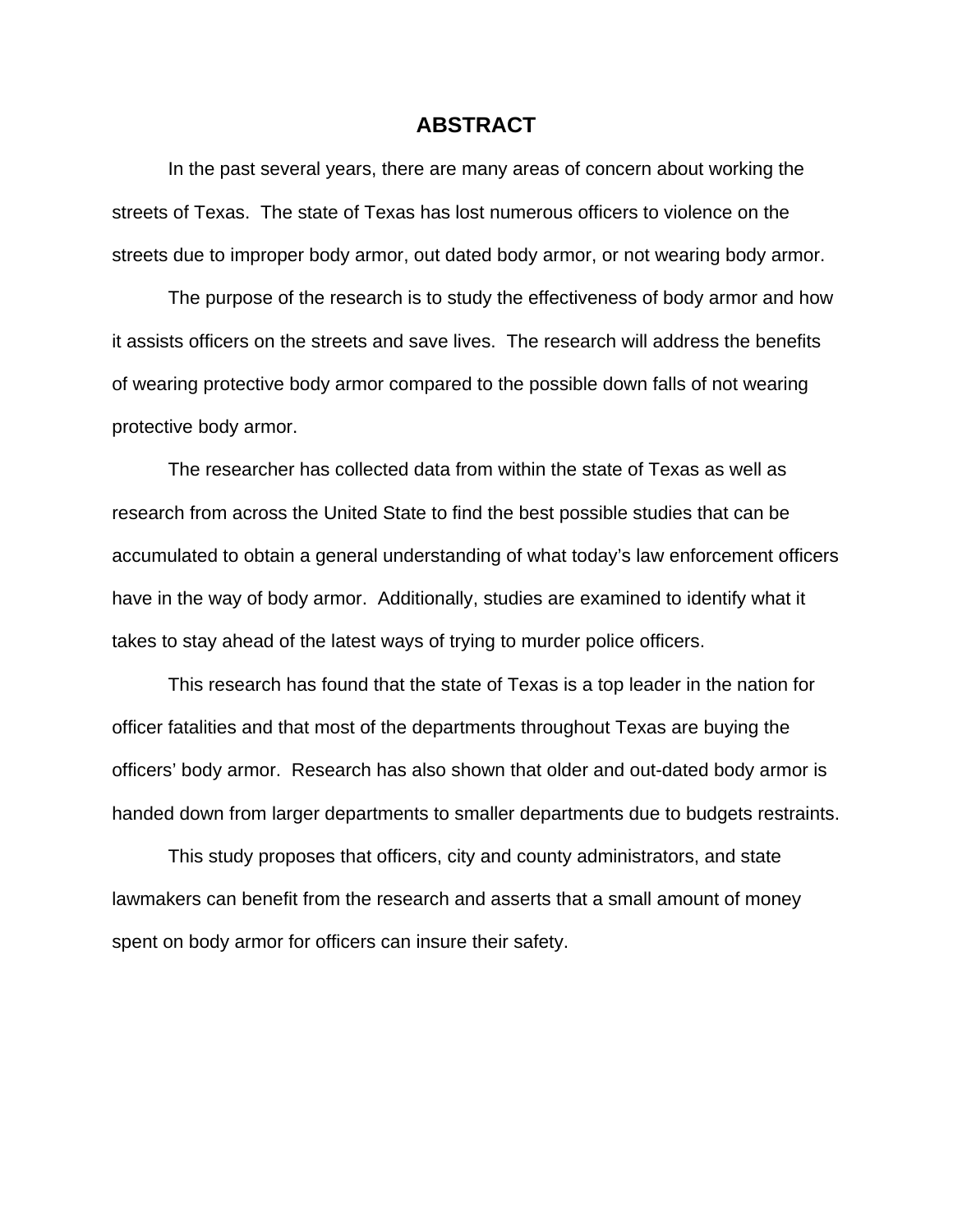# **TABLE OF CONTENTS**

# Abstract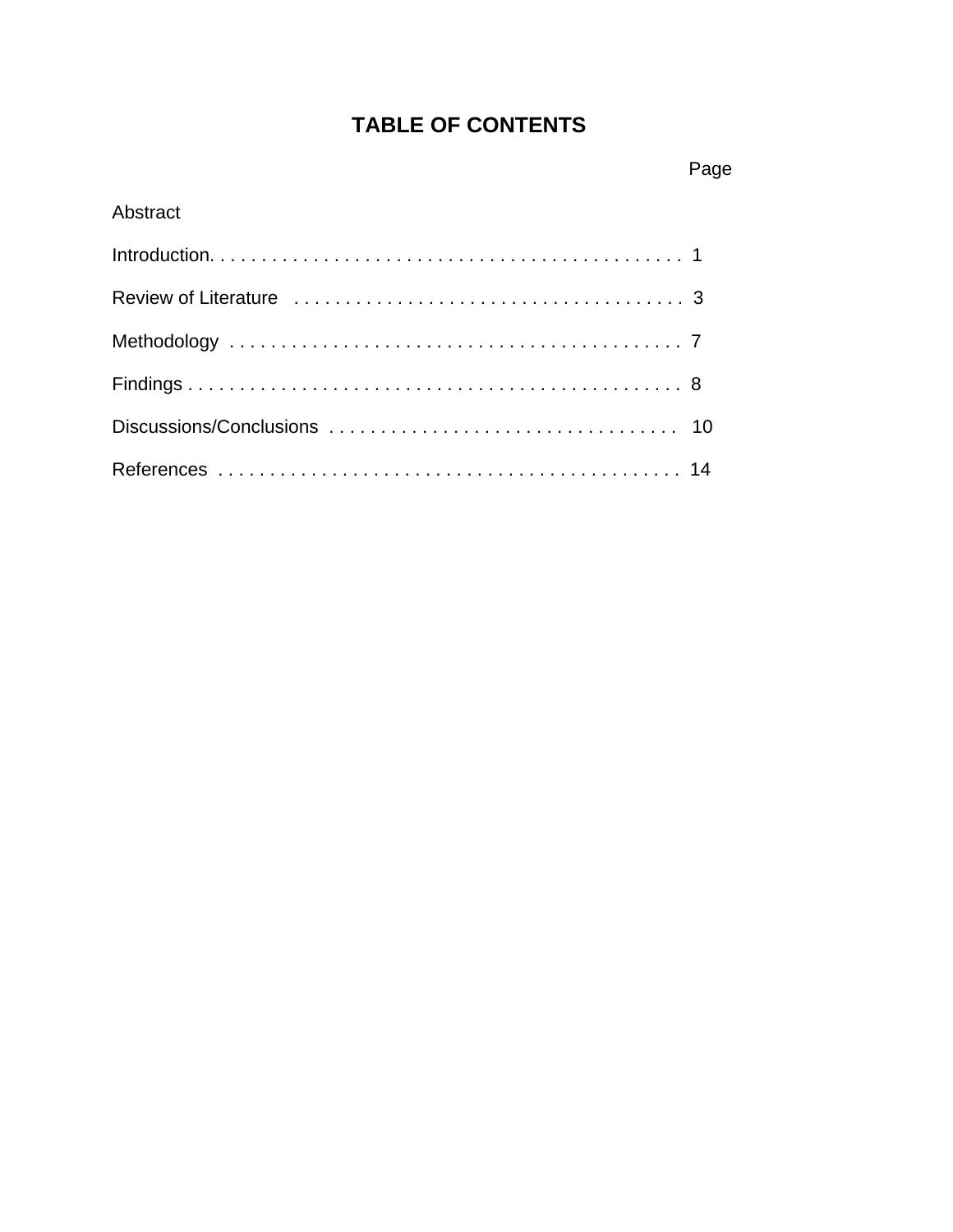### **INTRODUCTION**

In the career of law enforcement there are many facts out there to protect an officer and get that officer home after a shift is complete. People often think that keeping a clean and functioning weapon, having a pre-shift vehicle inspection and knowing the streets in the officer's designated area will insure an officer's safety. However, there is not much thought put into the protective vest that is or should be worn when an officer is out protecting and serving.

One of the most valuable pieces of equipment an officer can buy is often overlooked and the officer is sometimes shunned for wearing it. In the past fifteen years, the technology in body armor has surpassed what officers wore in earlier days. Body armor came to the scene when the Japanese used woven silk back in the medieval times. The first reported law enforcement officer killed in the United States was New York deputy sheriff Issac Smith in 1792. It was not until the early 1900's that the United States began to think about making body armor. The first patent was issued in 1919, but with the invention of higher powered ammunition, the known vest of today came around in the late 1960's. (NIJ Guide, 2002).

The purpose of this research is to study the effectiveness of wearing proper body armor and examine the need to have more funds allocated to law enforcement departments for the maintenance and proper upkeep of protective body armor. Included in this research are results from across the state of Texas and several states outside of Texas on the wearing of body armor, exposing the trends of law enforcement departments' procedures regarding the utilization of body armor.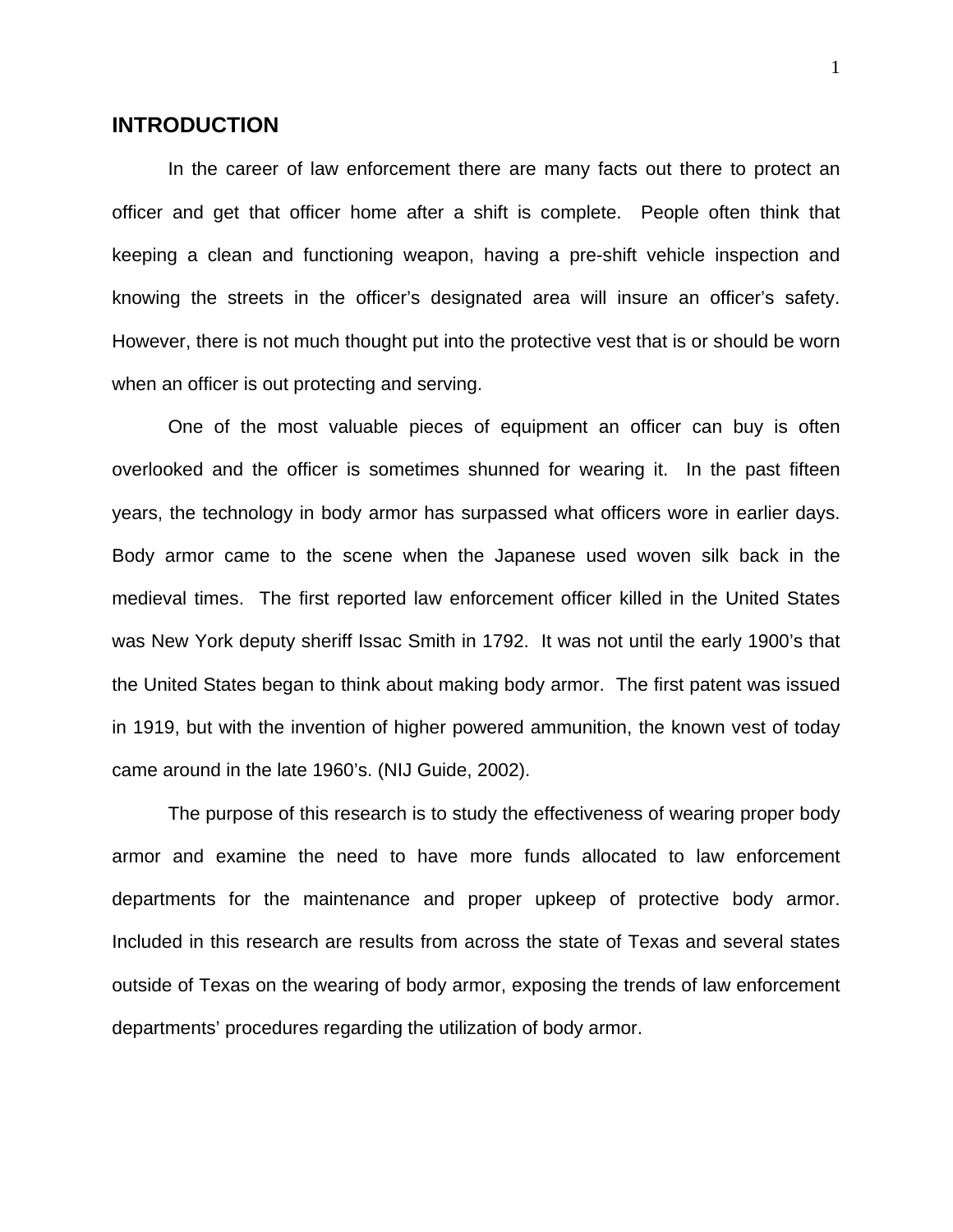For the method of inquiry, the researcher sent out surveys throughout the State of Texas and to states around the United States. The research proposes to find out if the law enforcement profession in Texas uses body armor more readily than officers in other states. The study will verify to see if body armor equipment is bought or paid for by the officer or if weather has any correlation to an officer's decision to wear or not wear body armor.

The intended outcome of this research is to establish why officers are being killed in the line of duty throughout our nation and consider whether or not body armor plays any role in saving an officer's life. After the surveys are returned the researcher will focus on the Texas police officers killed in the line of duty and expose whether or not they were wearing body armor. The researcher intends to provide information to assist officers in the decision towards wearing body armor protection as part of their daily routine.

The researcher believes that wearing body armor is not the only benefactor to coming home from the end of a shift. Some consider the idea that body armor can give an officer a false sense of security and make the officer do things he or she would not do if they were not wearing the body armor. Others suggest that body armor gives officers a sense of protection that enables them to go into the red zone without second thought. Not all officers killed in the line of duty could have been saved by body armor. With the conclusion of this study the researcher hopes to encourage all Texas peace officers to wear their body armor.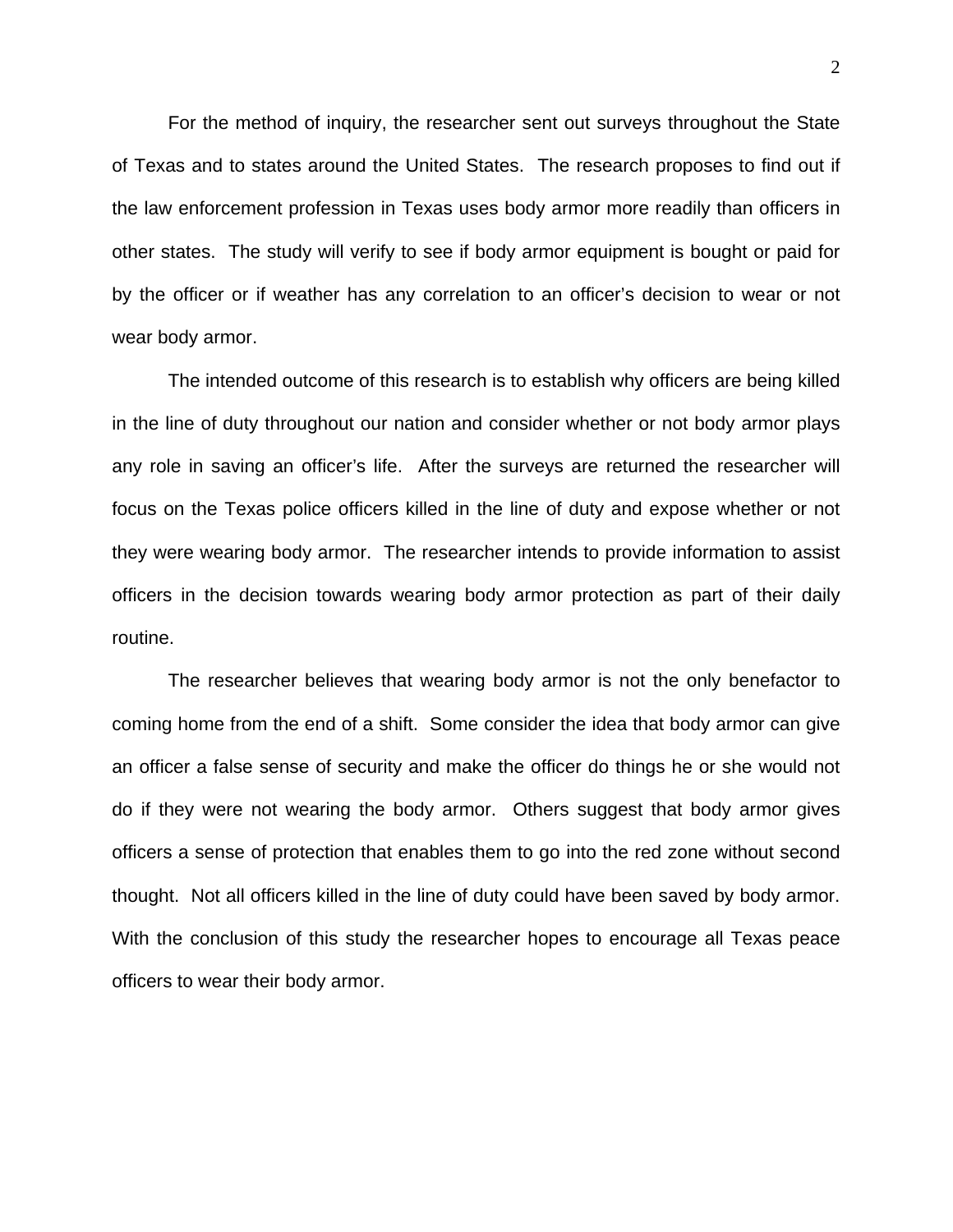# **REVIEW OF LITERATURE**

Researchers are studying the effects of body armor used in the many areas of law enforcement and considers whether or not body armor save an officers' life. Protective body armor has been responsible for saving more than 2,700 lives since its introduction more than thirty years ago. Officers are still being murdered on the streets of Texas as we speak. Police officers are a constant target by criminals and terrorists daily and they need every resource available to attempt to protect them. The notion that wearing body armor alone will save officers is a misleading statement, but the facts are prevalent stating that wearing body armor does save lives.

Officers who do not wear body armor increase their risk of being killed in the line of duty by hand guns by fourteen times compared to officer's who wear their body armor. Facts are showing that just because you wear body armor improves your chance for making it through a shift on the streets. Failure to wear body armor places you and your partners in harms way, it's common knowledge you cannot respond to call if you are injured and not wearing body armor could lead to injury if not death. (Policeone.Com, 2005).

While the companies making body armor have not seen many new standards and regulations, there have been significant revisions and additions to many of the existing standards for bullet proofing. Trying to stay on top of the criminal elements is a constant struggle. With many benefits to assure officer safety with higher powered weapons, better less then force items that are on today's market, for example Taser guns research needs to keep the body armor advances steps above the trend that it is happening now. (marketresearch.com, 2002).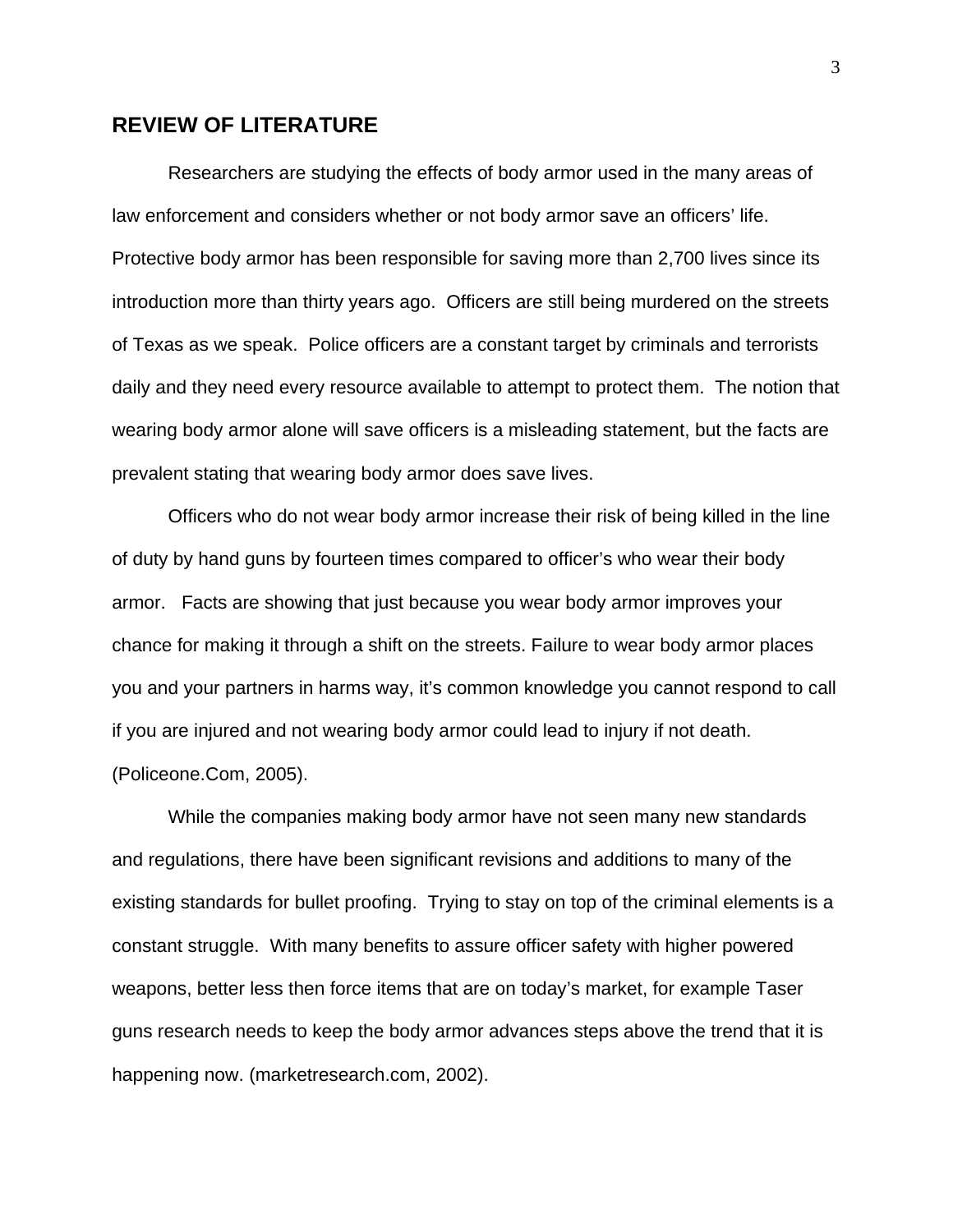Over the past twenty years, new materials and fabrics have been introduced. These new materials have made the wearing of body armor a little more comfortable for officers. Body armor manufactures have also made a number of advances in the design technology resulting in the body armor with increased ballistic protection. (Department of Justice, 2001).

Through continued research they have found that not all body armor is made the same. Texas Attorney General Greg Abbott has found problems with certain types of material found tin the body armor put out by a Japanese company Toyobo and sold under the Second Chance body armor company. These vests are made of a material called "Zylon" and they break down faster then the standard vest material known as "Kevlar". The suit alleges that the body armor with 100 percent Zylon posses a possible life threatening hazard to those wearing them.

Texas Attorney General Abbott stated in a report on the suit "There is an unacceptable risk thousands of Texas peace officers who might be wearing Zylon vests". In September 2003, Second Chance did finally warn its customers that the vest containing Zylon might not be up to par. After the fact of two officers were shot, one in Pennsylvania who was seriously injured and the other from California who was killed in the line of duty. Second Chance offered free upgrades by inserting non-zylon material in front of the Zylon material but would not offer a refund on the vest. (oag.state.tx.us., 2004).

Research shows that the when asked the question of what should an officer wear as far as the protection level you should check data from shootings in your area. Check crime scenes and see what kind of weapons are being fired in your neighborhoods and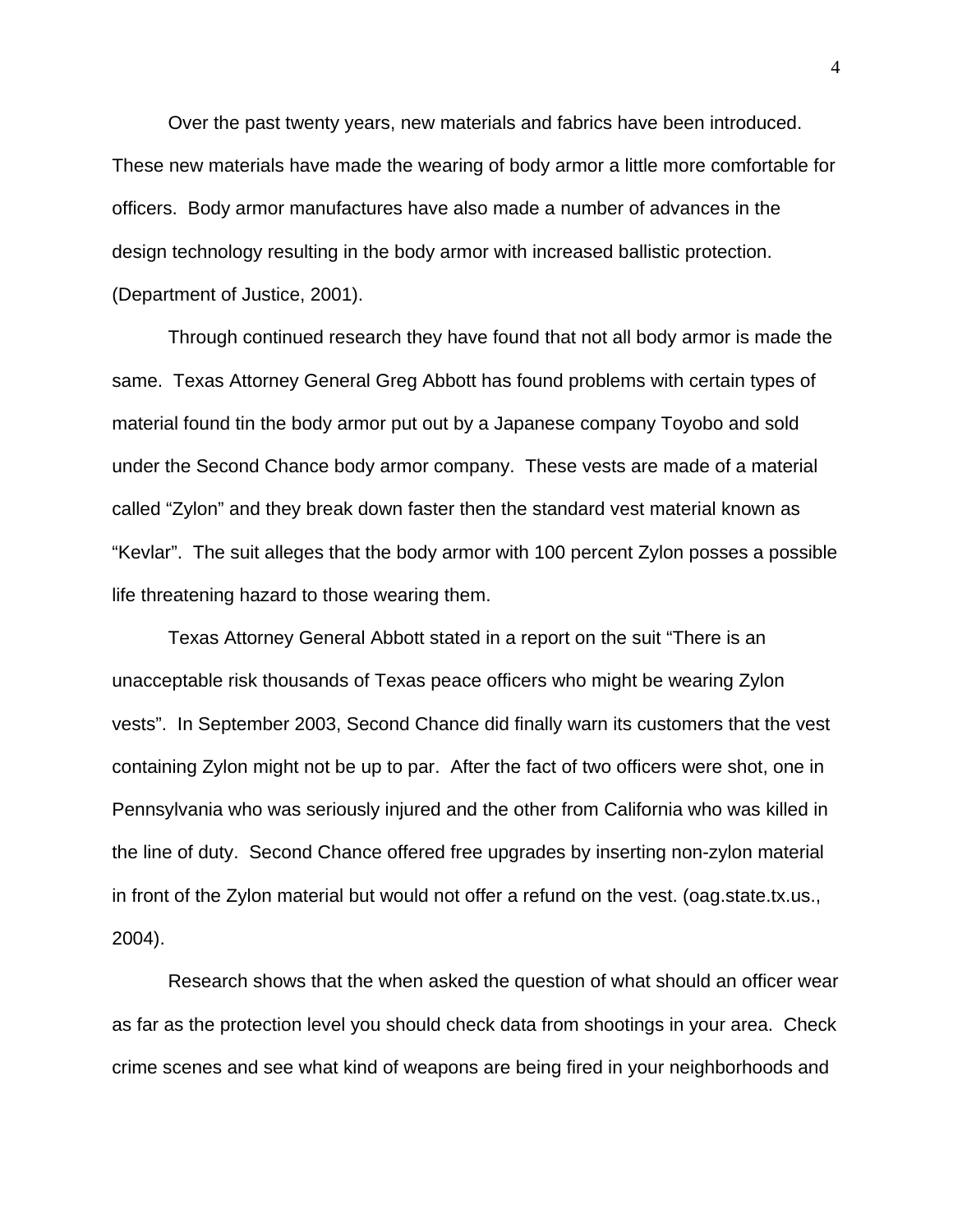what types of weapons are being recovered from crime scenes and taken off of suspects. U.C.R. reports show that one and six officers are killed with their own weapon, so consider that you might want to protect yourself from the caliber of ammunition that you carry on a daily basis.

New research shows that a frangible bullet is more likely to penetrate your body armor. A frangible bullet is usually used for training purposes to reduce the lead hazards on firing ranges. But do to the fact that these bullets are made from composites of hybrid material either pressed together at a high pressure or glued together. They break up into smaller pieces when they make contact and they have been found to break through body armor. (justnet.org, 2003).

The National Institute of Justice has asked the Office of Law Enforcement Standards to do more research into the new discovery regarding body armor and further suggests that frangible bullets represent an unconventional threat to body armor when compared to the traditional lead based bullets.

This research demonstrates that wearing of body armor is important. The shift that an officer works also has an effect on his or her likely hood of being shot. Uniform crime reports show that more officers are murdered between the hours of 8:01 pm and 10:00 pm, with the fewest being slain after 2:00 am until 8:00 am. The research also shows that more officers are murdered on Fridays and the fewest are murdered on Sundays. Further research shows that October has a slight lead over April and August with November having the fewest number of officer casualties. Consequently, an officer's shift work, time of duty and the month he or she is working nights or days has an effect on the officer if his shift is completed or not.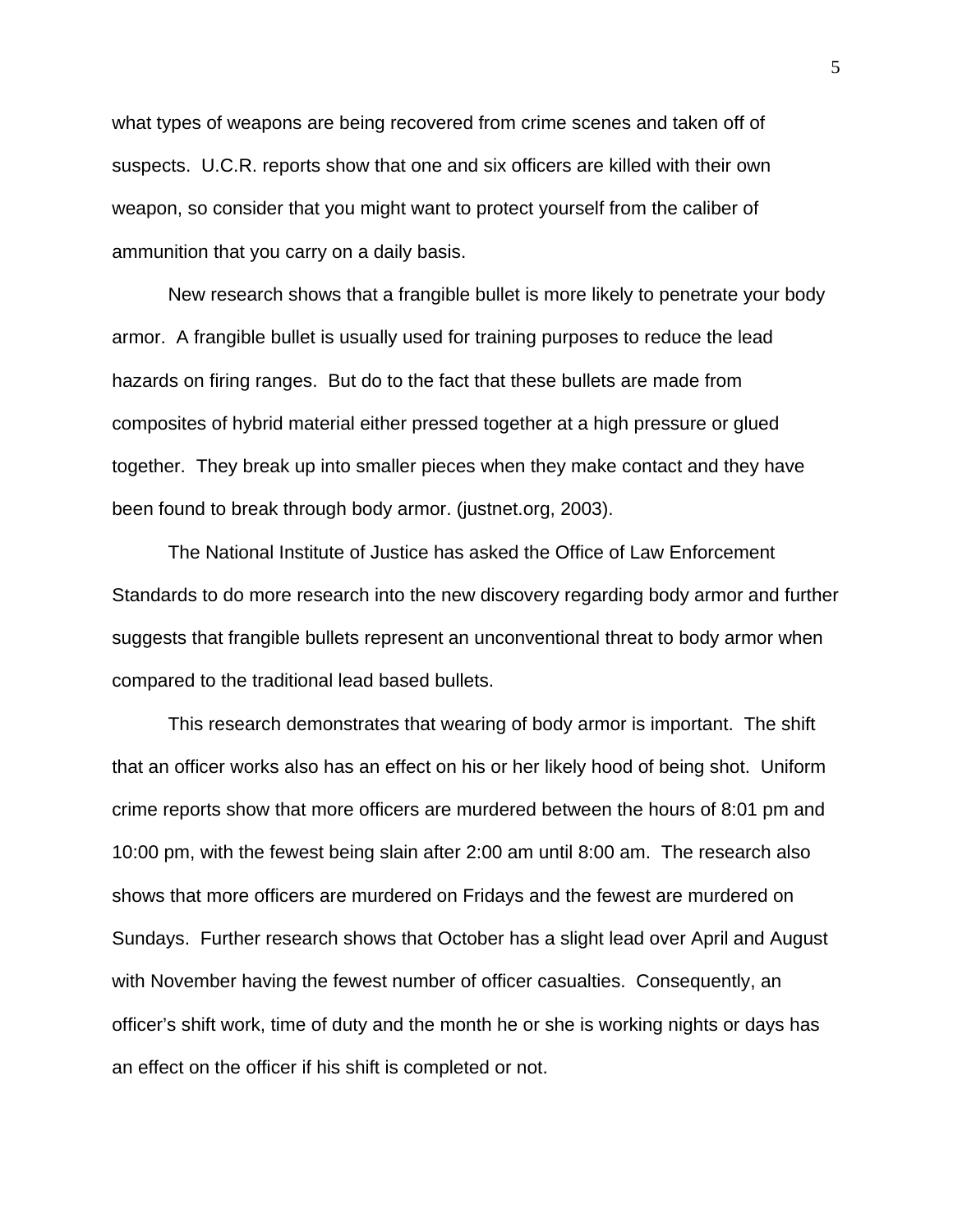Attorney General John Ashcroft states "the safety of our nation's law enforcement officers is of the utmost importance, criminals with weapons pose a constant threat to our law enforcement officers" and he also encourages all law enforcement officer's to wear body armor for their own protection. (Attorney General Ashcroft, press release, USDOJ.GOV, 2003).

The U.C.R. research shows that the South has more officer deaths compared to the rest of the nation, excluding the terrorist attack on our nation that elevated the numbers on the east coast. Since the inception of this research paper, Texas has lost 18 police officers in the line of duty and of those 18, five officer casualties were caused by gunfire.

Out of the seventy-nine officers killed in the line of duty this year, thirty-one of them have been from gunfire. (odmp.org, 2005). With the numbers of officer fatalities being at an all time high, it is disconcerting that law enforcement officers elect not to wear their body armor. Various research illustrates that wearing of body armor will increase an officer's safety and with the appropriate funding, it should be a basic part of all officers' uniforms and not an option at the officer's expense.

A policy should be in place asserting that if a department purchases an officer's body armor, it should mandatory for that officer to wear it. This mandatory implementation of departmental policies enforcing the use of body armor as a part of an officer's uniform would assist in protecting officers on the street and eliminate the negative attitude that only cowards and wimps wear body armor.

Our nation has had over 17,000 thousand officers killed in the line of duty. Updated training and money in the budgets (of law enforcement agencies) for the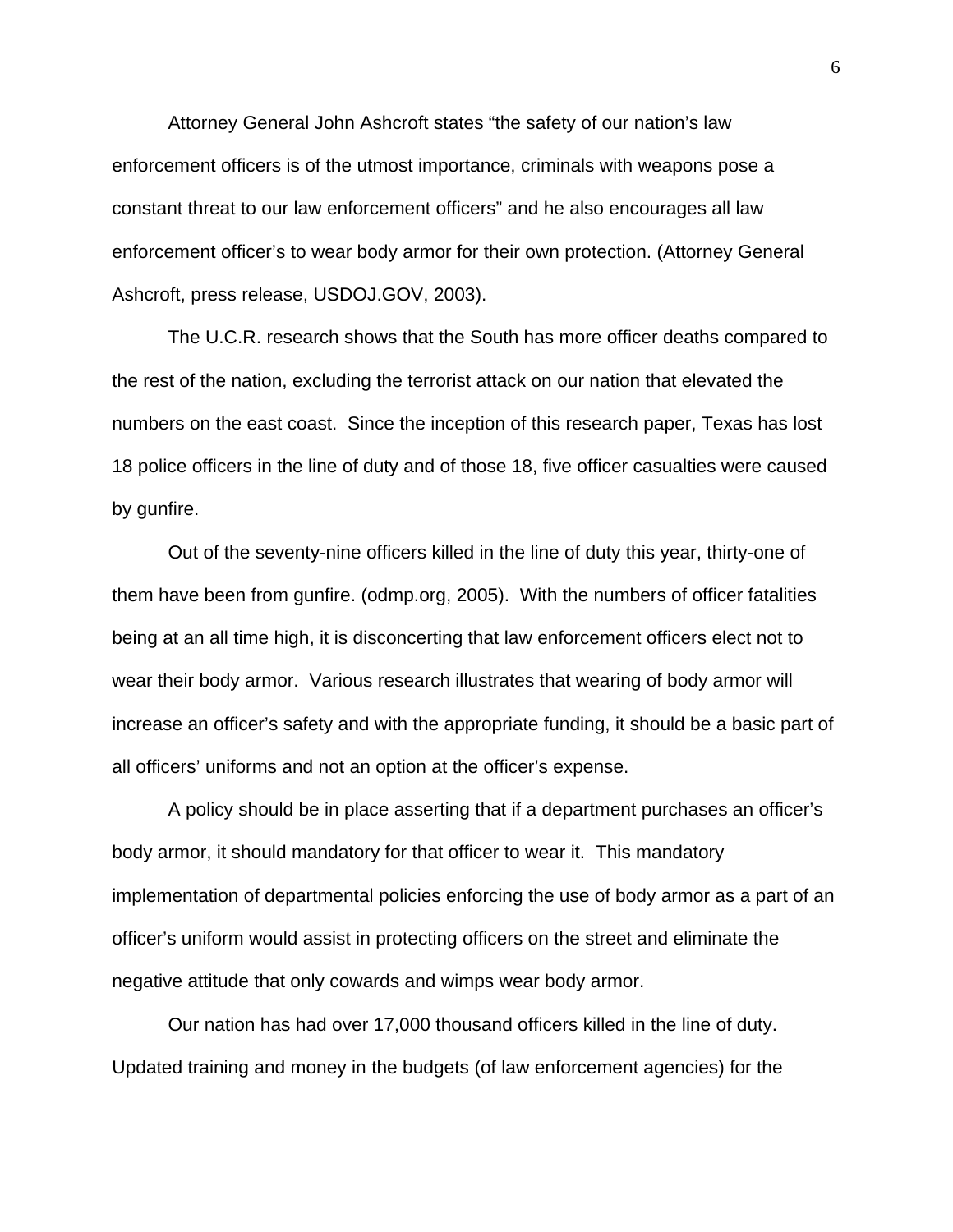purchase of body armor can assist in keeping officers alive. The researcher recommends that police departments support the buying and wearing of protective body armor.

### **METHODOLGY**

Research will be computed to see if there is a distinct correlation between officers in the State of Texas wearing body armor with specific consideration as to whether or not officers wear their body armor at all times or only when they know they are about to be in a dangerous place or situation.

The research will address whether or not weather plays a role in an officer's choice to wear protective body armor. Questions regarding: departmental policies being in place requiring that protective gear be worn, whether or not being a supervisor and not being on the street plays a role in the choice an officer makes to wear or not to wear a bullet proof vest, officer's who work the night shift as opposed to the day shift and how schedules affect each officer's choice to wear body armor, and finally, the cost of protective body armor will be addressed in the research.

The research should demonstrate that with proper policy and funding, the wearing of body armor should increase the safety of Texas peace officers. After officers have been fitted for body armor and have the knowledge that this research should provide, the author hopes the benefits of wearing protective body armor will positively inform an officer's decision to wear their bullet proof vests and subsequent protective gear.

 With all of the advances made regarding protective body armor, officers should have no reason not to wear body armor. The research over the past ten years will show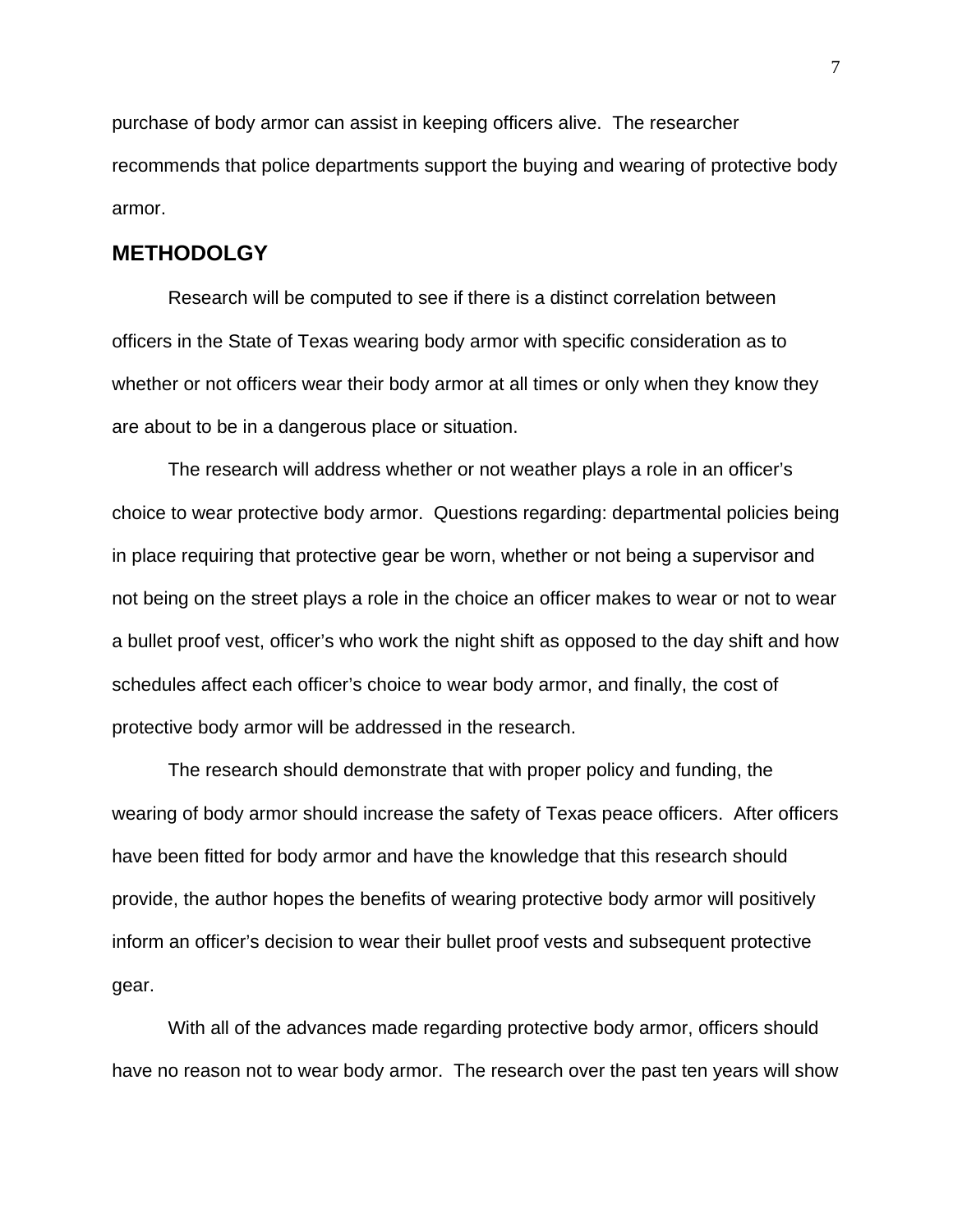administrators the facts that will lead their departments into the future and help officers stay ahead of the criminals they are subjected to every day.

The research will send out thirty surveys throughout the state of Texas and have all of them returned for the purpose of finding out what other departments in the state do regarding the use of body armor. Research will be sent to ten states outside the state of Texas to see what commonalities might exist between Texas and other states regarding the utilization of protective gear among police officers. The researcher would like to see if the weather plays an important part in the wearing of protective body armor or if having the department pay for an officer's body armor will invite officer's to wear their body armor.

# **FINDINGS**

Through research it should be evident that though the survey is not a scientific survey, and the results are solely reliable on the accuracy of the information supplied, only 3 out of ten *out-of-state* surveys were returned. The researcher had a 100 percent return rate on state agencies and only a 30 percent return rate with similar results throughout. The information was calculated and put into graphs to show the results of several questions on the survey and further demonstrate how they compare to the states that were returned.

 The findings from the survey show the following results from within the state of Texas and officers from North Little Rock, Arkansas, Las Cruces, New Mexico, and Twin Falls, Idaho police departments on their shift assignments. Of the forty-three retuned (see graph 1), the majority of the officers surveyed work the day shift.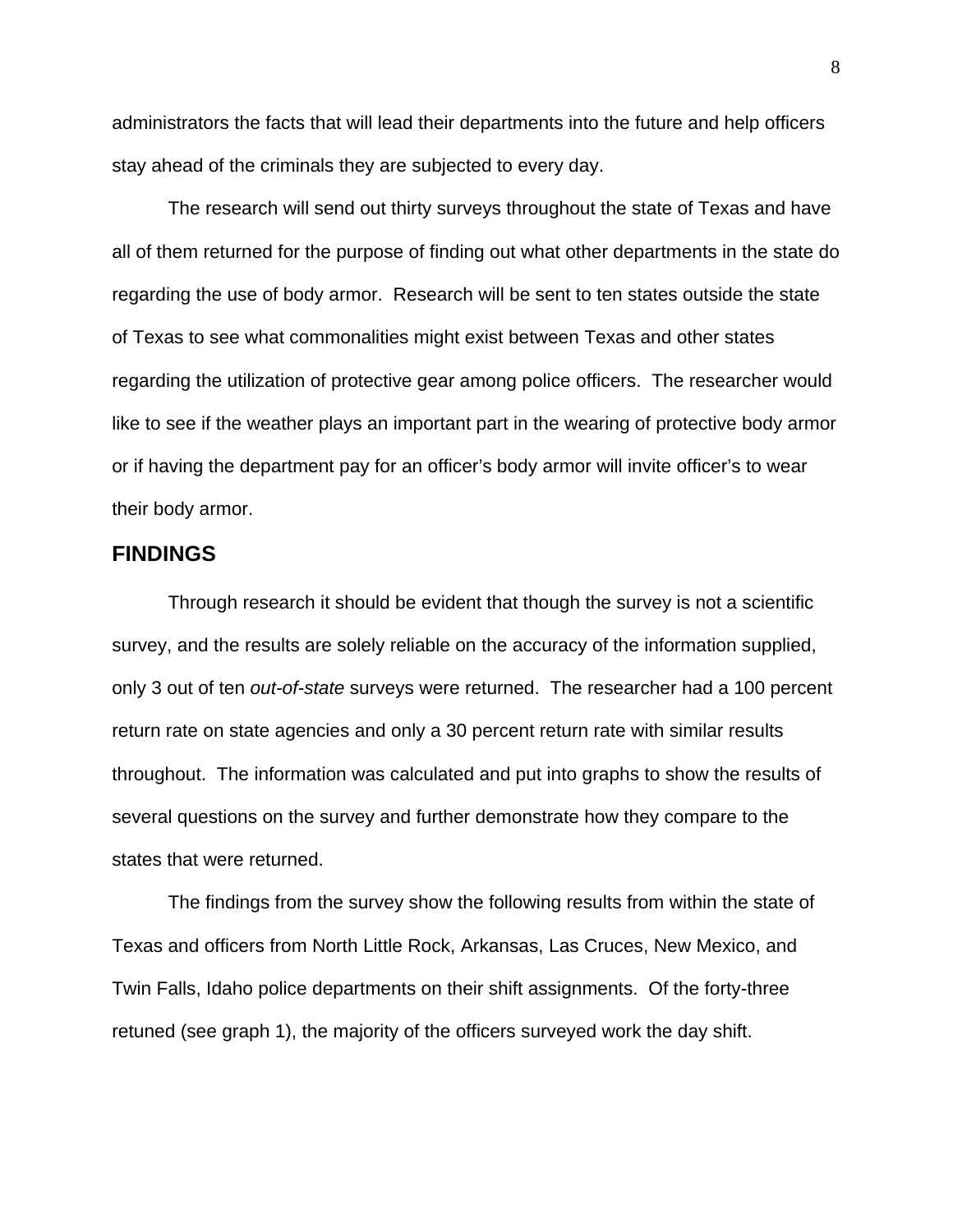

 With the majority of the surveys coming from within the state of Texas, the research on the weather being a factor is almost irrelevant to the wearing of body armor in Texas as compared to the other states. For instance, spring reported the average weather to be 78.3 degrees with the coolest days being reported as 50 degrees and the warmest days being reported as 90 degrees. The next reported average was summer as being 95 degrees, with the coolest days being recorded at 72 and the hottest days being reported as 110 degrees. Fall is the next category having the average temperature of 70.6 degrees, with the lowest temperatures being reported as 55 degrees and the warmest temperatures being 85 degrees. The winter average temperature recorded on the Texas surveys was 47.6 degrees, with the lowest temperatures being 10 degrees and the warmest being recorded as 70 degrees. The three *out-of-state* surveys returned show the average weather to be close to the Texas results with spring being 77.5 degrees average, summer being 94 degrees on average, fall being 70 degrees on average and winter being 50 degrees on average. Comparing the large state of Texas with the other did not prove whether or not climate or weather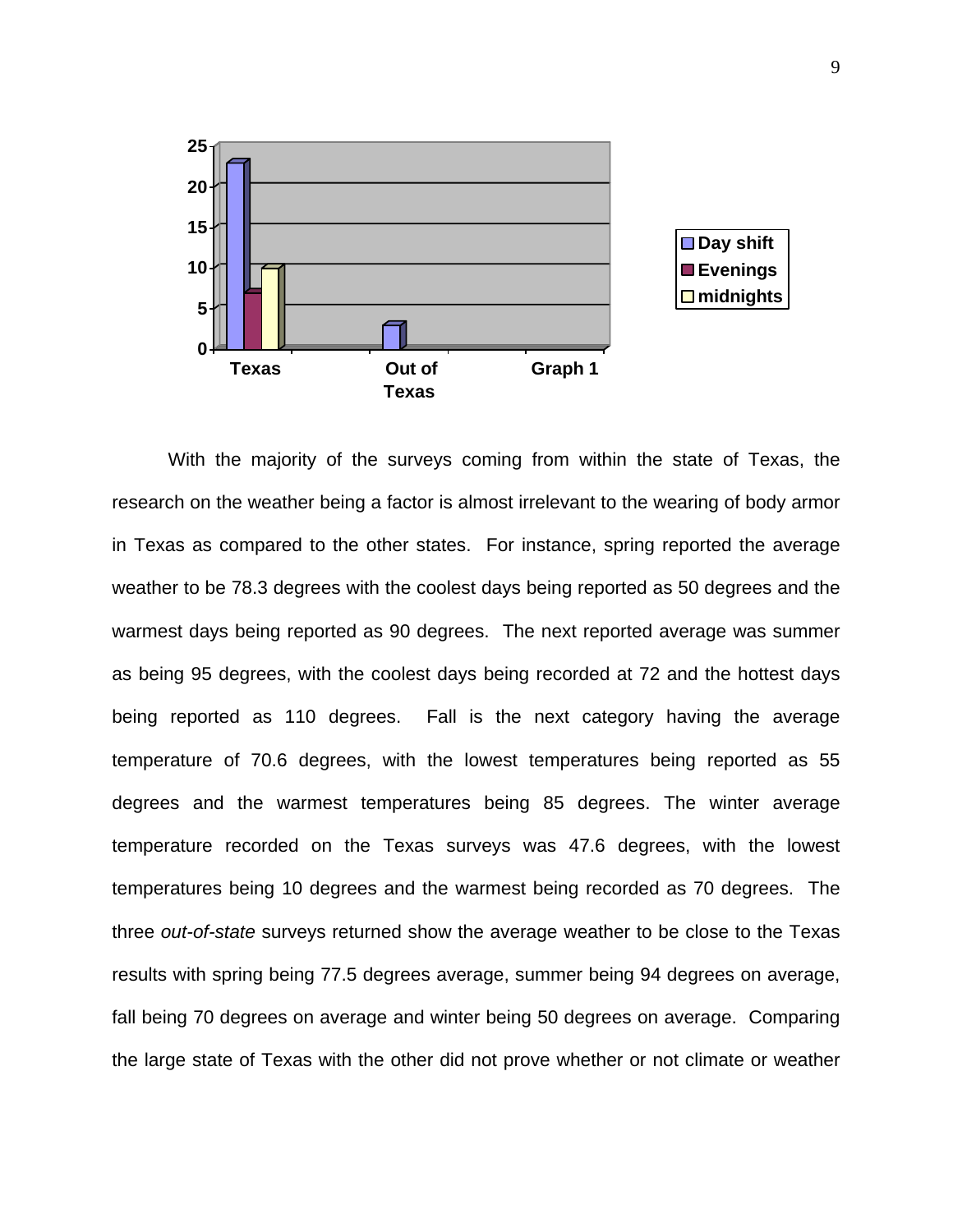had any factor to body armor being worn by officers in warmer states as compared to colder states.

 The next part of the survey considered an officer's rank and their assignments at the department in which they work for. The following results will demonstrate the findings from both the state of Texas and the other states that replied. Out of the forty surveys returned from Texas peace officers and the three from the other states, the same results are evident. In Texas there were two patrol officers, 17 sergeants, 12 Lieutenants, five captains, one Assistant/Deputy Chief, and three Chiefs of police. From *out-of-state* there was a Patrol officer, a Sergeant, and a Captain. All officers worked many areas of their department. For example, there were 18 officers working the patrol division, three working the gangs/narcotics division, five officers working the investigator area, three working the K-9 division, one working the support area of their facility, and 12 supervisors working in certain areas within their department.

 With the reported facts from the U.C.R. asserting that a large number of officers are killed from not wearing their body armor, the following graph will confirm the educated guess that brought forth an answer to the question addressing how many officer's wear their vest based on shift assignments considering the shifts available. The next graph compares the officers' answers to the question which addresses whether or not they feel that body armor improves their safety and how many of these officers actually wear their body armor while they are on duty.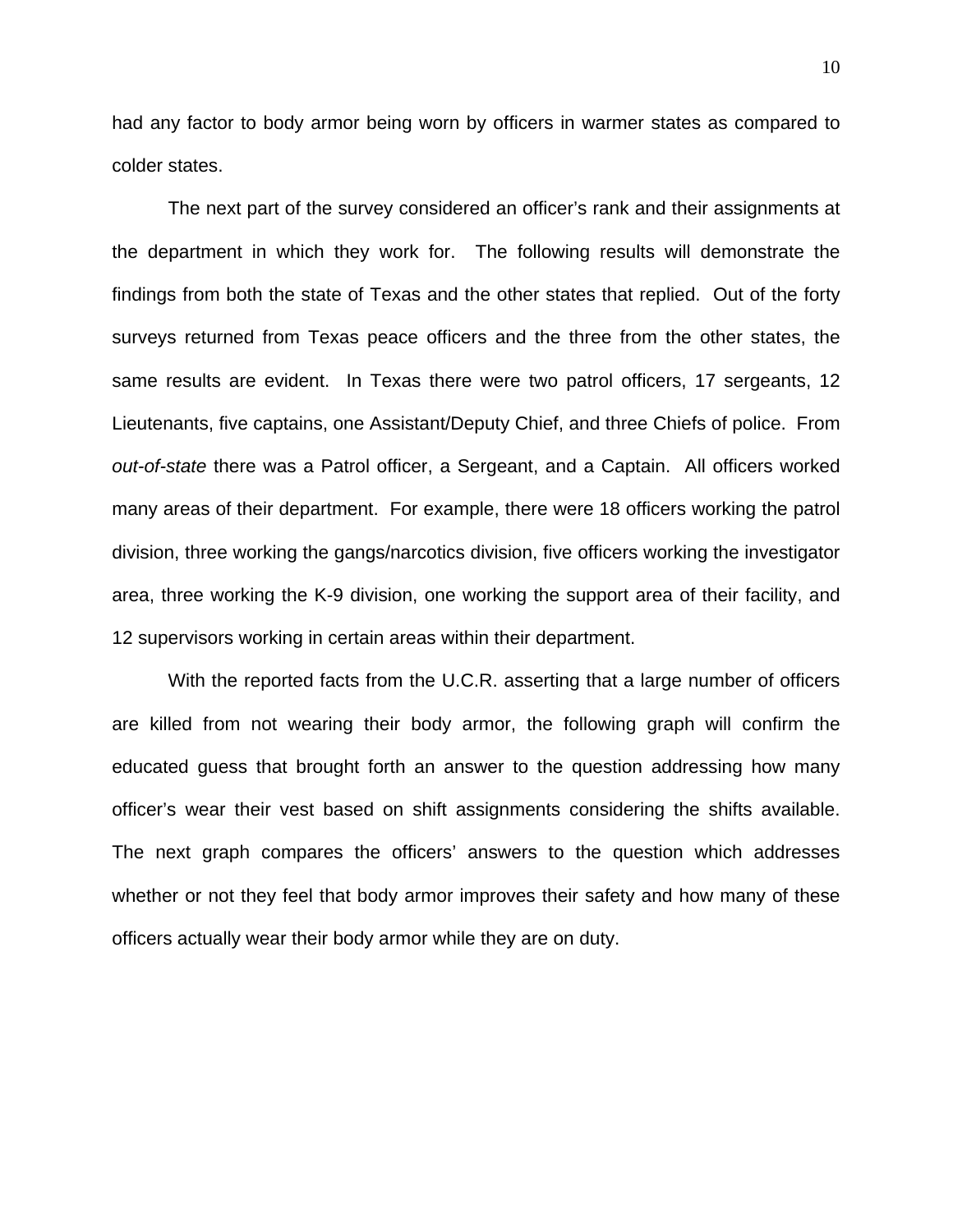

 As demonstrated in the graph, the officers surveyed inferred that wearing body armor improves their safety on the street, but only half of the officers surveyed decided to wear their armor. Wearing vest shows to be a proven safety factor in law enforcement.

### **CONCLUSION**

 The research examined whether or not officers felt that wearing a bullet-proof vest provides a false sense of security and further questioned whether or not body armor is the most important, overlooked piece of equipment in law enforcement. The non-scientific research demonstrates that officers believe that body armor is very important. In fact, one-hundred percent of the officers surveyed reporting that they felt like body armor improved their safety.

 However, when officers were asked if they wear their body armor daily, only half of the officers responded yes. Many of these officers work inside a building and given this, they might feel a false sense of security for not answering calls in the field. Ideally,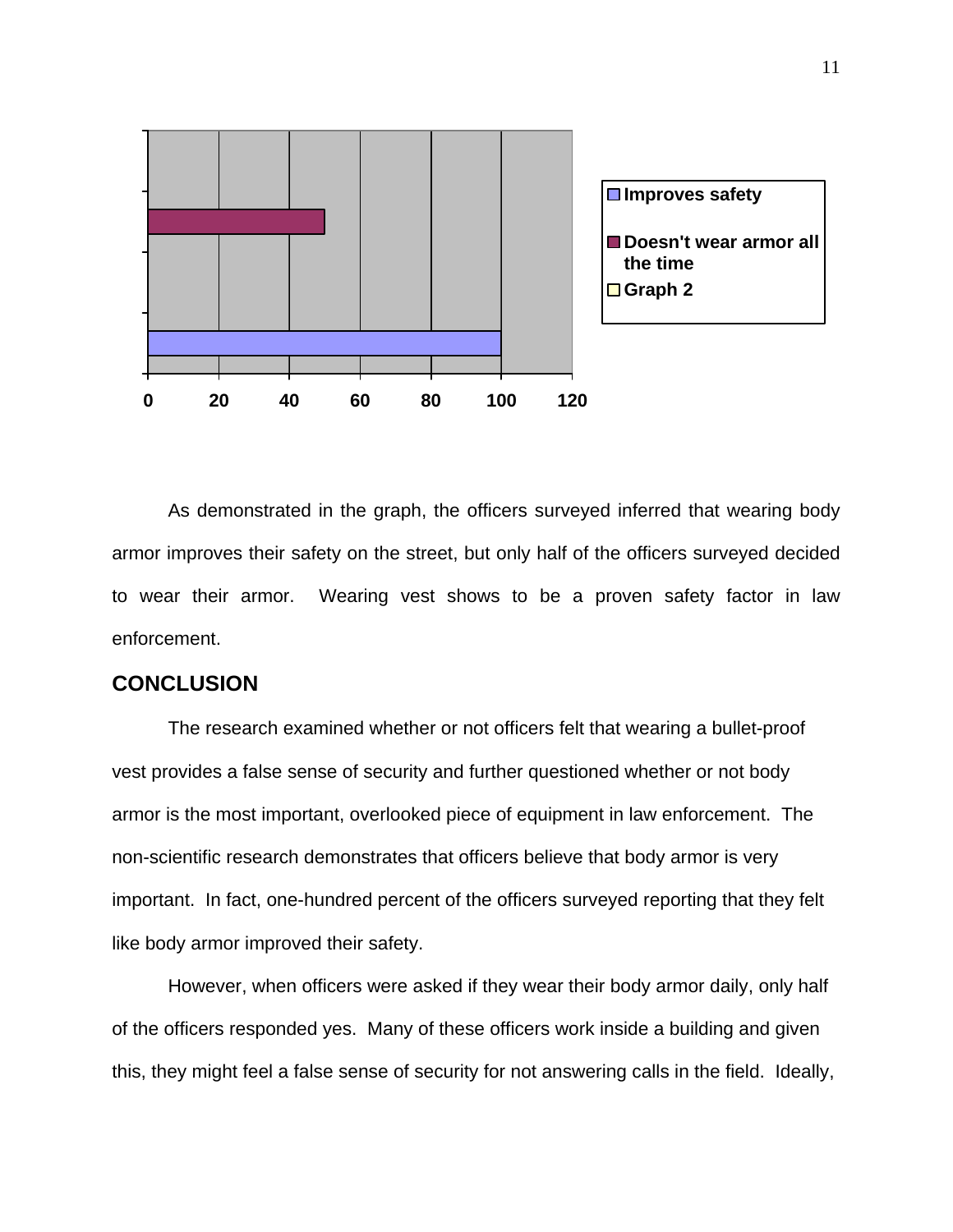if the proper information on this topic is spread around the state, the number of officers being killed in the line of duty will greatly decrease. The researcher does not feel that older officers wear protective body armor due to their macho belief system regarding law enforcement. If the image of law enforcement does not change and officers continue to remain targets on the street that they protect, officer fatalities might continue to grow.

 With the available funds out there by federal grants, all officers should be fitted and kept up-to-date regarding their protective body armor. The researcher believes that the more knowledge that is put out to the departments on this topic, the better chances there will be of law enforcement officers who will decide to begin or continue to wear body armor.

 In closing the author believes that the research demonstrates that all officers are concerned with their safety. Additionally, most departments are buying protective vests for their officers. All of the data collected tends to show that officers are wearing the body armor. The research reported that the temperature does not figure into whether officers wear their vests, but officers do only elect to wear their vest half of the time they are on-duty, which could cause serious problems and fatalities.

 The author recognizes that many officers wearing vests have been killed by head shots and lower extremities shots, so wearing body armor is not going to prevent all chances for fatalities, but wearing protective gear could reduce the number of injuries or casualties. Until our nation realizes the dangers that are put on the shoulders of protecting and serving the public, officers will still be killed in the line of duty.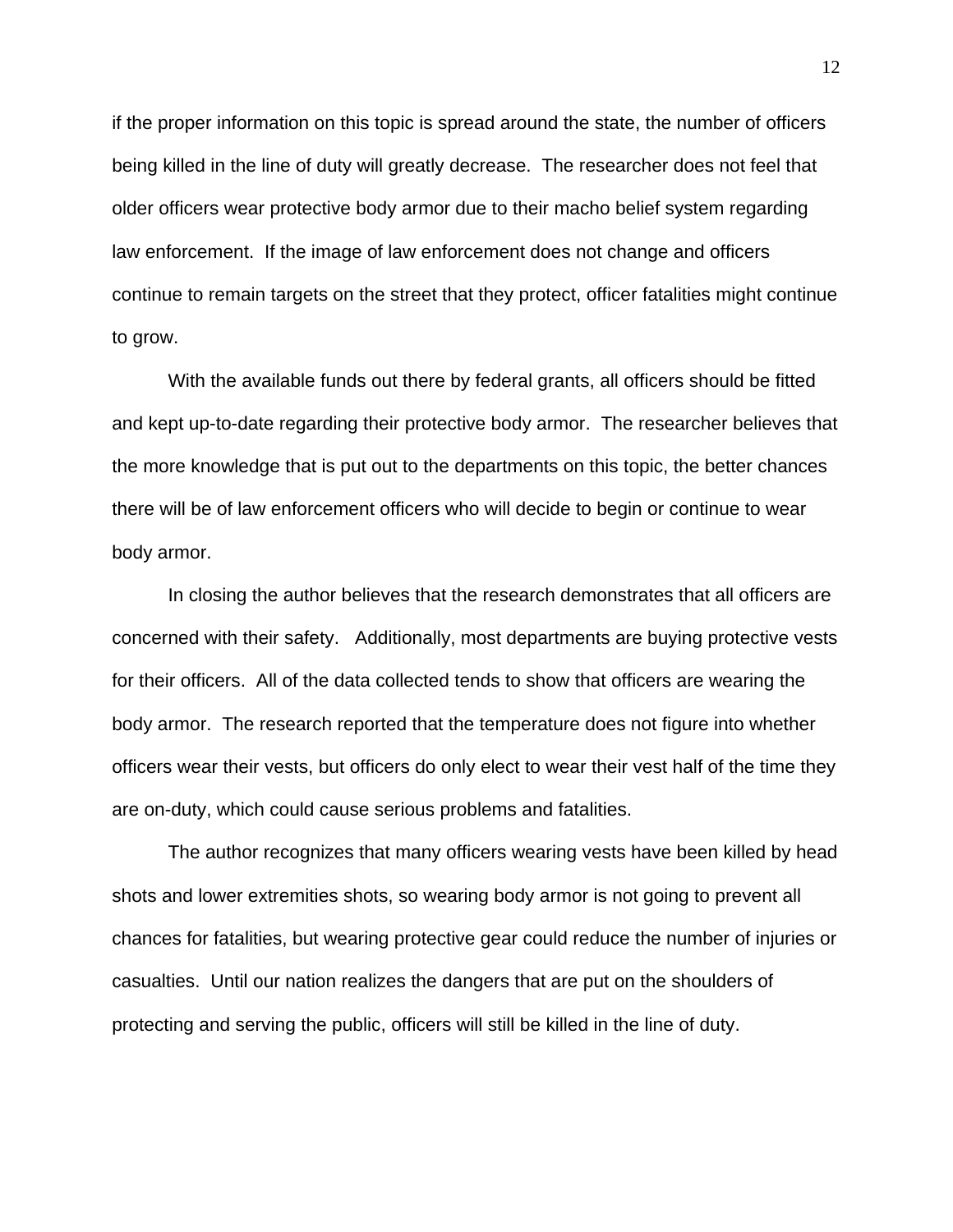The first step to prevention is knowledge, which is the aim of this research. The researcher hopes that the points covered and discovered in this research can make a difference in an officer's life. Fallen heroes will not stop until our government can get officers the help and assistance they need and make sure that all officers are safe at their places of employment, which serves the community at large.